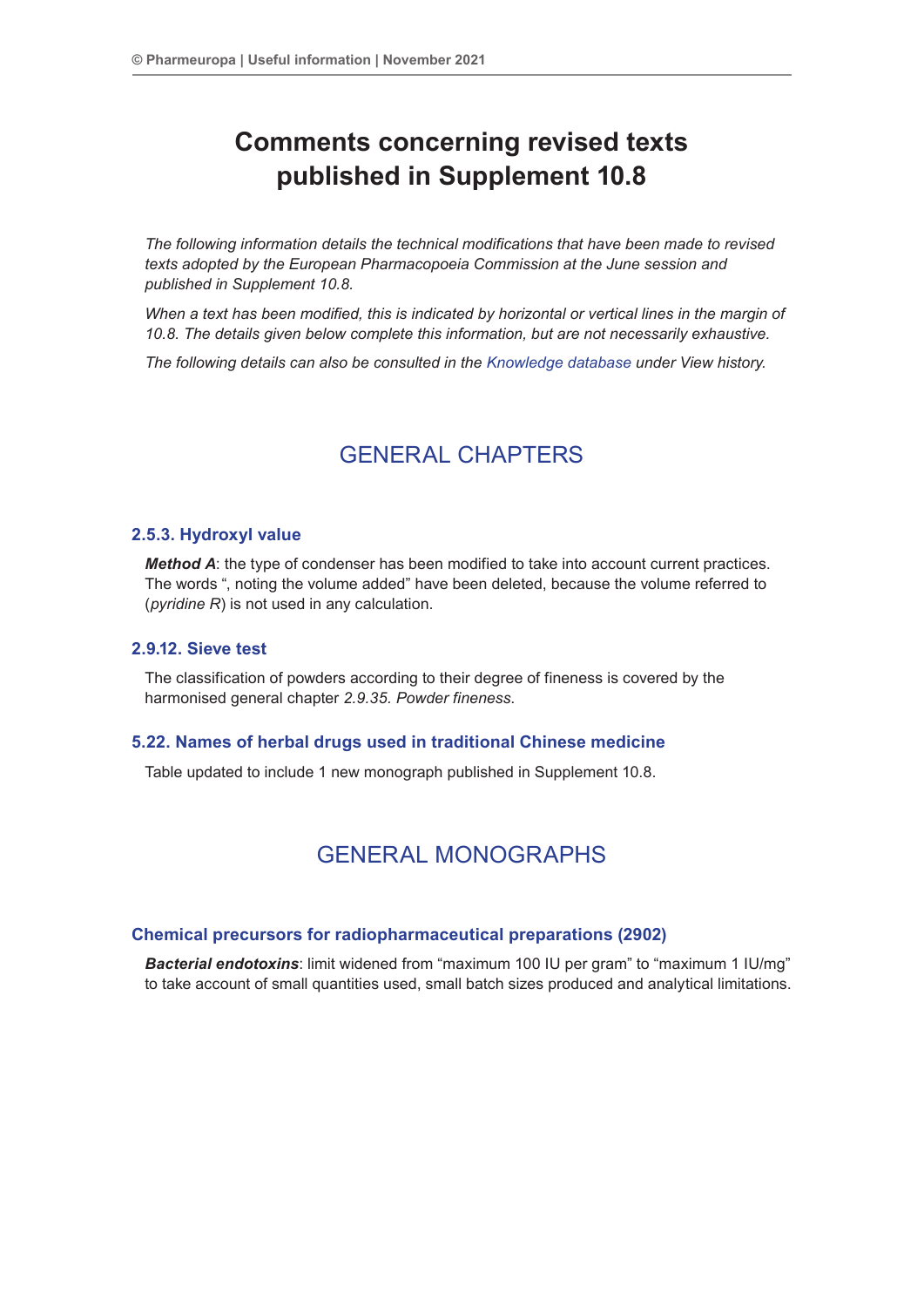## DOSAGE FORMS

#### **Rectal preparations (1145)**

**Production**: control of particle size moved to general production section and deleted from individual production sections.

*Tests*:

*- Uniformity of dosage units: applies to liquid or semi-solid preparations supplied in singledose containers only if intended for a systemic effect. The test remains a requirement for all solid single-dose rectal preparations (intended either for a systemic or local effect).*

*- Uniformity of content: if the test for uniformity of content is applied, only compliance with Test B is required. Test B is considered justified as these are low-risk preparations.*

*- Dissolution: switched to general requirement, unless otherwise justified and authorised; wording aligned with that of other monographs, such as Tablets (0478); release test removed from individual production sections.*

*Definitions*: aligned with Standard Terms, where possible.

*Tablets for rectal solutions or suspensions*: compliance with the monograph *Tablets (0478)* added.

## VACCINES FOR HUMAN USE

#### **Diphtheria and tetanus vaccine (adsorbed) (0444)**

*Specific toxicity of the diphtheria component*: test deleted. The requirement to perform the Test for specific toxicity on the product as part of validation of the production process is considered redundant because a more sensitive test for residual toxin is performed routinely on the purified diphtheria toxoid (in accordance with the monograph on *Diphtheria vaccine (adsorbed) (0443)*).

#### **Diphtheria and tetanus vaccine (adsorbed, reduced antigen(s) content) (0647)**

*Specific toxicity of the diphtheria component*: test deleted. The requirement to perform the Test for specific toxicity on the product as part of validation of the production process is considered redundant because a more sensitive test for residual toxin is performed routinely on the purified diphtheria toxoid (in accordance with the monograph on *Diphtheria vaccine (adsorbed) (0443)*).

#### **Diphtheria, tetanus and hepatitis B (rDNA) vaccine (adsorbed) (2062)**

*Specific toxicity of the diphtheria component*: test deleted. The requirement to perform the Test for specific toxicity on the product as part of validation of the production process is considered redundant because a more sensitive test for residual toxin is performed routinely on the purified diphtheria toxoid (in accordance with the monograph on *Diphtheria vaccine (adsorbed) (0443)*).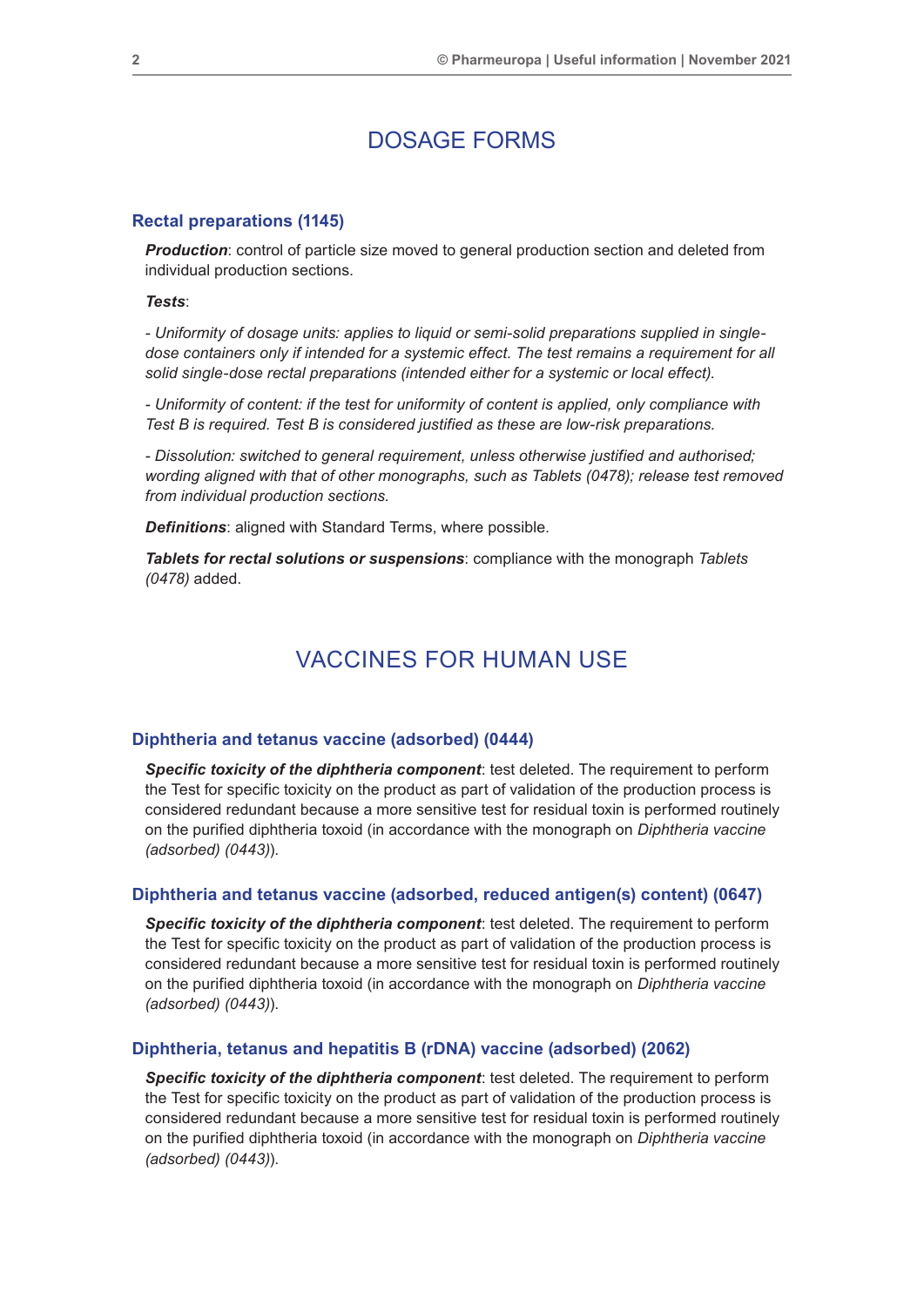## **Diphtheria, tetanus and pertussis (acellular, component) vaccine (adsorbed) (1931)**

*Specific toxicity of the diphtheria component*: test deleted. The requirement to perform the Test for specific toxicity on the product as part of validation of the production process is considered redundant because a more sensitive test for residual toxin is performed routinely on the purified diphtheria toxoid (in accordance with the monograph on *Diphtheria vaccine (adsorbed) (0443)*).

## **Diphtheria, tetanus and pertussis (acellular, component) vaccine (adsorbed, reduced antigen(s) content) (2764)**

*Specific toxicity of the diphtheria component*: test deleted. The requirement to perform the Test for specific toxicity on the product as part of validation of the production process is considered redundant because a more sensitive test for residual toxin is performed routinely on the purified diphtheria toxoid (in accordance with the monograph on *Diphtheria vaccine (adsorbed) (0443)*).

## **Diphtheria, tetanus and pertussis (whole cell) vaccine (adsorbed) (0445)**

*Specific toxicity of the diphtheria component*: test deleted. The requirement to perform the Test for specific toxicity on the product as part of validation of the production process is considered redundant because a more sensitive test for residual toxin is performed routinely on the purified diphtheria toxoid (in accordance with the monograph on *Diphtheria vaccine (adsorbed) (0443)*).

## **Diphtheria, tetanus and poliomyelitis (inactivated) vaccine (adsorbed, reduced antigen(s) content) (2328)**

*Specific toxicity of the diphtheria component*: test deleted. The requirement to perform the Test for specific toxicity on the product as part of validation of the production process is considered redundant because a more sensitive test for residual toxin is performed routinely on the purified diphtheria toxoid (in accordance with the monograph on *Diphtheria vaccine (adsorbed) (0443)*).

## **Diphtheria, tetanus, pertussis (acellular, component) and haemophilus type b conjugate vaccine (adsorbed) (1932)**

*Specific toxicity of the diphtheria component*: test deleted. The requirement to perform the Test for specific toxicity on the product as part of validation of the production process is considered redundant because a more sensitive test for residual toxin is performed routinely on the purified diphtheria toxoid (in accordance with the monograph on *Diphtheria vaccine (adsorbed) (0443)*).

## **Diphtheria, tetanus, pertussis (acellular, component) and hepatitis B (rDNA) vaccine (adsorbed) (1933)**

*Specific toxicity of the diphtheria component*: test deleted. The requirement to perform the Test for specific toxicity on the product as part of validation of the production process is considered redundant because a more sensitive test for residual toxin is performed routinely on the purified diphtheria toxoid (in accordance with the monograph on *Diphtheria vaccine (adsorbed) (0443)*).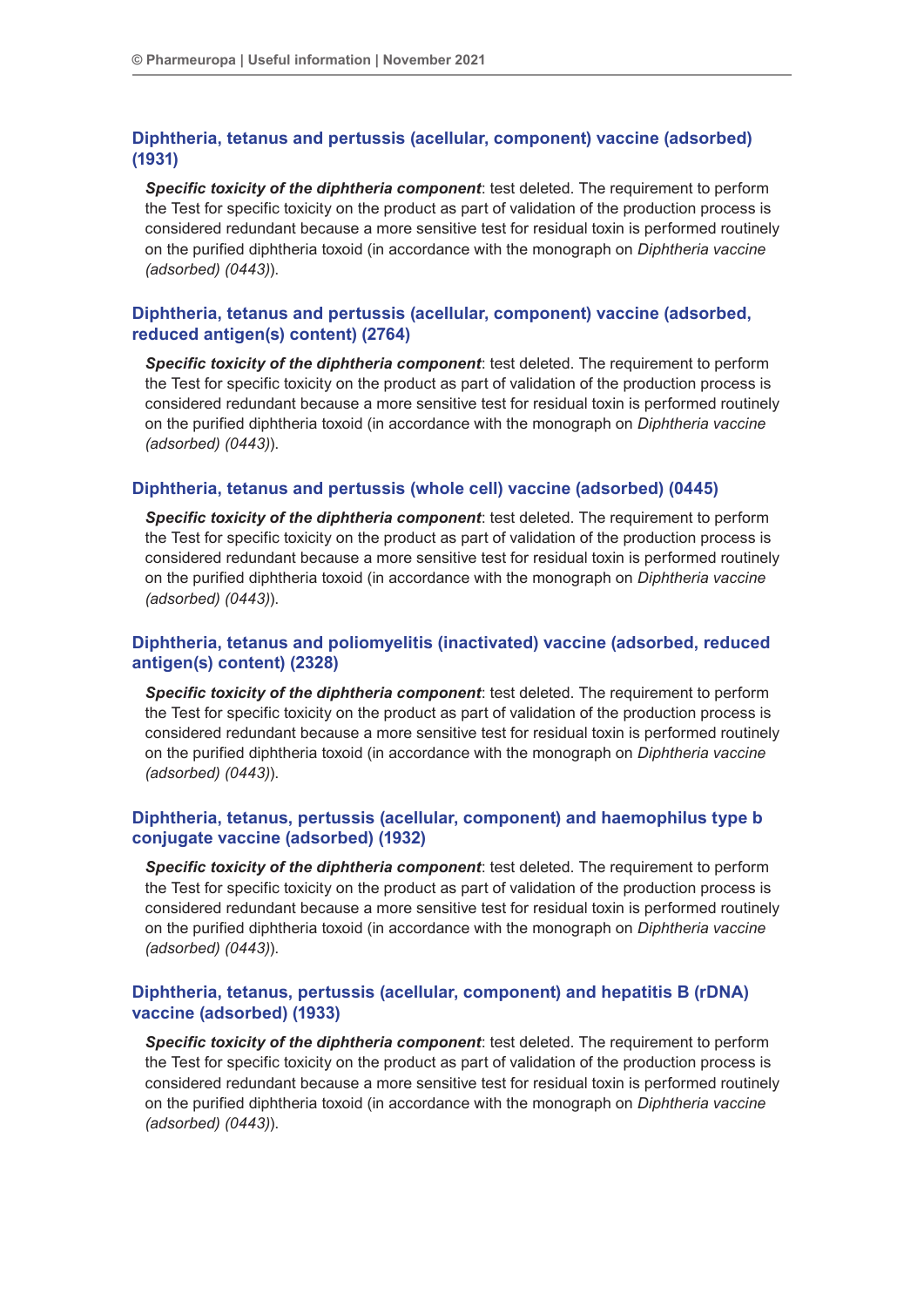## **Diphtheria, tetanus, pertussis (acellular, component) and poliomyelitis (inactivated) vaccine (adsorbed) (1934)**

*Specific toxicity of the diphtheria component*: test deleted. The requirement to perform the Test for specific toxicity on the product as part of validation of the production process is considered redundant because a more sensitive test for residual toxin is performed routinely on the purified diphtheria toxoid (in accordance with the monograph on *Diphtheria vaccine (adsorbed) (0443)*).

## **Diphtheria, tetanus, pertussis (acellular, component) and poliomyelitis (inactivated) vaccine (adsorbed, reduced antigen(s) content) (2329)**

*Specific toxicity of the diphtheria component*: test deleted. The requirement to perform the Test for specific toxicity on the product as part of validation of the production process is considered redundant because a more sensitive test for residual toxin is performed routinely on the purified diphtheria toxoid (in accordance with the monograph on *Diphtheria vaccine (adsorbed) (0443)*).

## **Diphtheria, tetanus, pertussis (acellular, component), hepatitis B (rDNA), poliomyelitis (inactivated) and haemophilus type b conjugate vaccine (adsorbed) (2067)**

*Specific toxicity of the diphtheria component*: test deleted. The requirement to perform the Test for specific toxicity on the product as part of validation of the production process is considered redundant because a more sensitive test for residual toxin is performed routinely on the purified diphtheria toxoid (in accordance with the monograph on *Diphtheria vaccine (adsorbed) (0443)*).

## **Diphtheria, tetanus, pertussis (acellular, component), poliomyelitis (inactivated) and haemophilus type b conjugate vaccine (adsorbed) (2065)**

**Specific toxicity of the diphtheria component:** test deleted. The requirement to perform the Test for specific toxicity on the product as part of validation of the production process is considered redundant because a more sensitive test for residual toxin is performed routinely on the purified diphtheria toxoid (in accordance with the monograph on *Diphtheria vaccine (adsorbed) (0443)*).

## **Diphtheria, tetanus, pertussis (whole cell) and poliomyelitis (inactivated) vaccine (adsorbed) (2061)**

*Specific toxicity of the diphtheria component*: test deleted. The requirement to perform the Test for specific toxicity on the product as part of validation of the production process is considered redundant because a more sensitive test for residual toxin is performed routinely on the purified diphtheria toxoid (in accordance with the monograph on *Diphtheria vaccine (adsorbed) (0443)*).

## **Diphtheria, tetanus, pertussis (whole cell), poliomyelitis (inactivated) and haemophilus type b conjugate vaccine (adsorbed) (2066)**

*Specific toxicity of the diphtheria component*: test deleted. The requirement to perform the Test for specific toxicity on the product as part of validation of the production process is considered redundant because a more sensitive test for residual toxin is performed routinely on the purified diphtheria toxoid (in accordance with the monograph on *Diphtheria vaccine (adsorbed) (0443)*).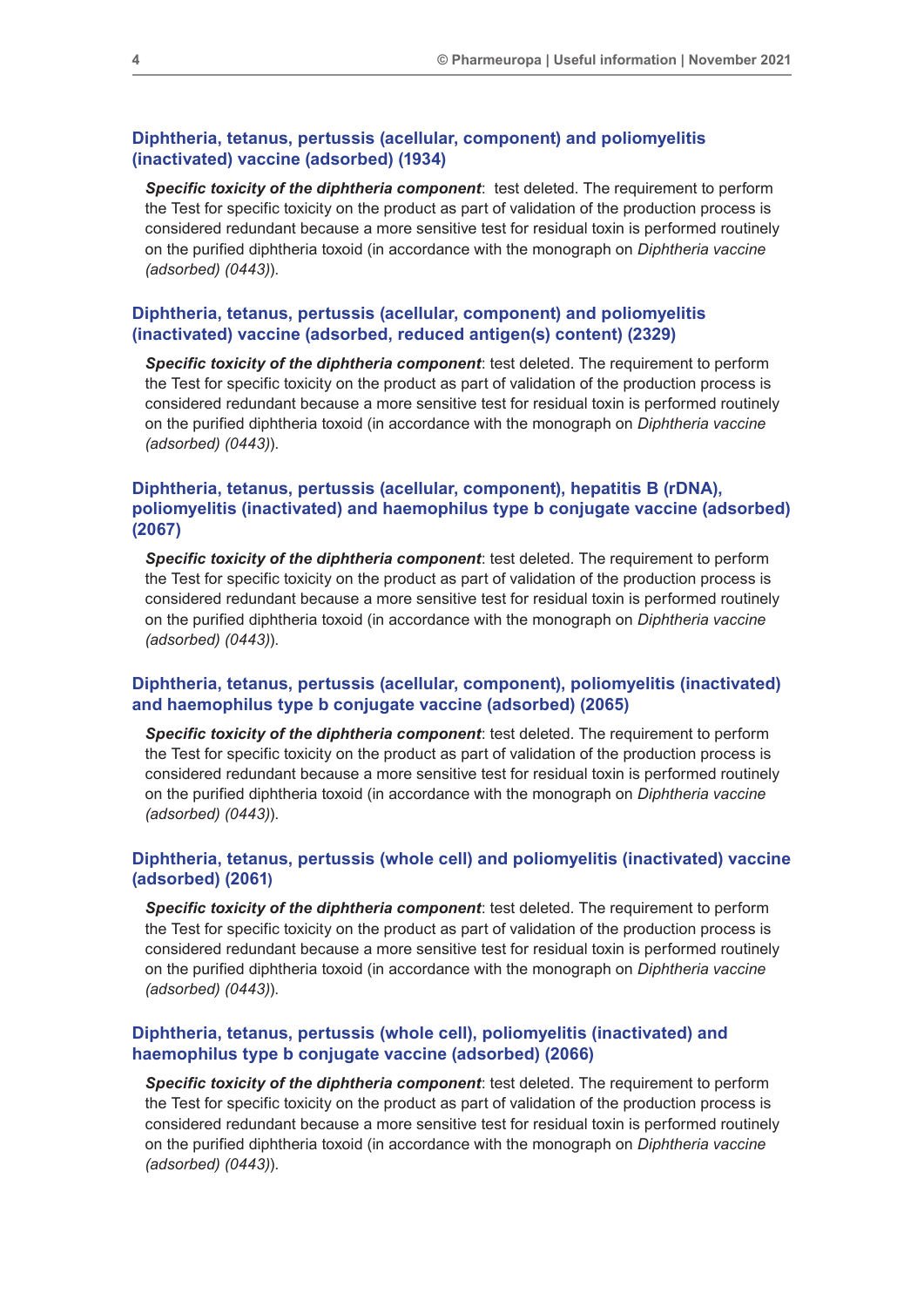## **Diphtheria vaccine (adsorbed) (0443)**

*Specific toxicity*: test deleted. The requirement to perform the test for specific toxicity on the product as part of validation of the production process is considered redundant because a more sensitive test for residual toxin is performed routinely on the bulk purified toxoid.

## **Diphtheria vaccine (adsorbed, reduced antigen content) (0646)**

**Specific toxicity**: test deleted. The requirement to perform the Test for specific toxicity on the product as part of validation of the production process is considered redundant because a more sensitive test for residual toxin is performed routinely on the bulk purified toxoid (in accordance with the monograph on *Diphtheria vaccine (adsorbed) (0443)*).

## **Influenza vaccine (split virion, inactivated) (0158)**

*Total protein*: limit for total protein per dose removed to accommodate quadrivalent influenza vaccines (the original monograph was established for trivalent vaccines). A sentence was also added to cover the case of high-dose influenza vaccines with higher total protein contents.

Editorial changes have also been made throughout the monograph.

### **Influenza vaccine (surface antigen, inactivated) (0869)**

**Total protein**: limit for total protein per dose removed to accommodate quadrivalent influenza vaccines (the original monograph was established for trivalent vaccines).

Editorial changes have also been made throughout the monograph.

## **Influenza vaccine (surface antigen, inactivated, prepared in cell cultures) (2149)**

*Total protein*: limit revised to take into account the current specification for the corresponding quadrivalent influenza vaccine available on the European market.

Editorial changes have also been made throughout the monograph.

## VACCINES FOR VETERINARY USE

## **Clostridium novyi (type B) vaccine for veterinary use (0362)**

A European Initiative for Inter-laboratory study aiming at validating Vero cell-based alternatives to the mouse tests currently in use for in-process quality control of Clostridium septicum vaccines (BSP130\*) lead to the revision of the monograph on C*lostridium septicum vaccine for veterinary use (0364)*. Like Clostridium septicum, Clostridium novyi is a cytotoxic Clostridium. The conclusions drawn for Clostridium septicum in BSP130 should therefore also be valid for Clostridium novyi. In light of these results, the long-term aim is to replace tests on mice with *in vitro* tests, for example on cells, for all these vaccines.

As a result, the Minimum Lethal Dose (MLD) and Total Combining Power (TCP) assays using mice as indicator of toxicity are replaced by a suitable *in vitro* method (e.g. in Vero cells).

*Residual toxicity (section 2-3-1)*. In the interests of animal welfare and further to the BSP130 study, the use of a suitable test method (preferably *in vitro* e.g. in suitable cell cultures as indicator of toxicity instead of mice) has been introduced in the monograph. This is to encourage manufacturers to develop *in vitro* methods.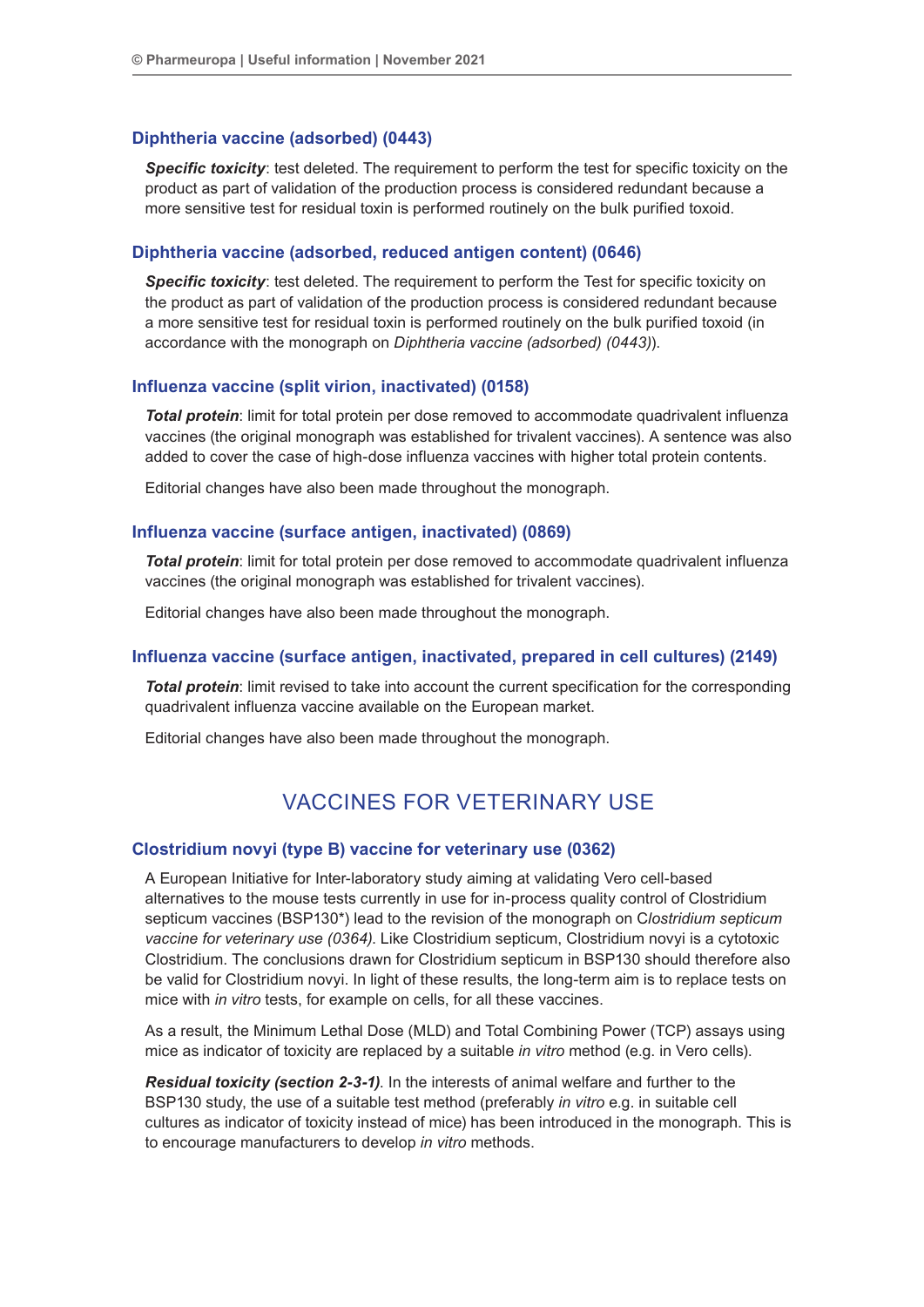*Antigen content (section 2-3-2).* A test for antigen content has been added, since the test is regularly performed by the manufacturer; the test contributes to consistency of production. Further to the BSP130 study, manufacturers are encouraged to develop *in vitro* methods. It has to be noted that the TCP is a functional test, which is an advantage compared to an ELISA or an immunological test, and can be done *in vitro*, using suitable cell cultures as indicator of toxicity instead of mice.

*Batch potency test (section 2-3-3)*. It has become apparent, that several *in vitro* methods are available for the second phase of the batch potency test (determination of antibodies in the serum of vaccinated rabbits). In the interests of animal welfare the wording has been amended to favour the use of *in vitro* methods. In addition, the mention that the homologous reference serum against C. novyi alpha antitoxin should be calibrated in International Units has been deleted.

*Identification (section 3-1)*. A suitable test to prove that the vaccine contains the toxoid of the Clostridium strain as stated under Definition must be carried out. In the interests of animal welfare, the identity test in animals has been deleted although it can still be used if no validated alternative method is available. This should encourage manufacturers to develop alternative methods.

*Residual toxicity (formerly section 3-3)*. Deleted from tests on final product because no reversion to toxicity has ever been reported. Furthermore, this is in line with the general monograph *Vaccines for veterinary use (0062)* stating the conditions under which the residual toxicity test may be omitted on the final bulk and the final batch.

\* See [https://pharmeuropa.edqm.eu/app/BioSN/content/BioSN/Bio\\_SciNotes\\_2020.pdf](https://pharmeuropa.edqm.eu/app/BioSN/content/BioSN/Bio_SciNotes_2020.pdf) and [https://pharmeuropa.edqm.eu/app/BioSN/content/BioSN-0/2021-5-Clostridium-septicum](https://pharmeuropa.edqm.eu/app/BioSN/content/BioSN-0/2021-5-Clostridium-septicum-vaccine-antigens-P)[vaccine-antigens-Part-2.pdf](https://pharmeuropa.edqm.eu/app/BioSN/content/BioSN-0/2021-5-Clostridium-septicum-vaccine-antigens-P)

## **Clostridium perfringens vaccine for veterinary use (0363)**

A European Initiative for Inter-laboratory study aiming at validating Vero cell-based alternatives to the mouse tests currently in use for in-process quality control of Clostridium septicum vaccines (BSP130\*) lead to the revision of the monograph on *Clostridium septicum vaccine for veterinary use (0364)*. Like Clostridium septicum, Clostridium perfringens is a cytotoxic Clostridium. The conclusions drawn for Clostridium septicum in BSP130 should therefore also be valid for Clostridium perfringens. In light of these results, the long-term aim is to replace tests on mice with *in vitro* tests, for example on cells, for all these vaccines.

As a result, the Minimum Lethal Dose (MLD) and Total Combining Power (TCP) assays using mice as indicator of toxicity are replaced by a suitable *in vitro* method (e.g. in Vero cells).

*Residual toxicity (section 2-3-1)*. In the interests of animal welfare and further to the BSP130 study, the use of a suitable test method (preferably *in vitro* e.g. in suitable cell cultures as indicator of toxicity instead of mice) has been introduced in the monograph. This is to encourage manufacturers to develop *in vitro* methods.

*Antigen content (section 2-3-2)*. A test for antigen content has been added, since the test is regularly performed by the manufacturer; the test contributes to consistency of production. Further to the BSP130 study, manufacturers are encouraged to develop *in vitro* methods. It has to be noted that the TCP is a functional test, which is an advantage compared to an ELISA or an immunological test, and can be done *in vitro*, using suitable cell cultures as indicator of toxicity instead of mice.

*Batch potency test (section 2-3-3)*. It has become apparent that several *in vitro* methods are available for the second phase of the batch potency test (determination of antibodies in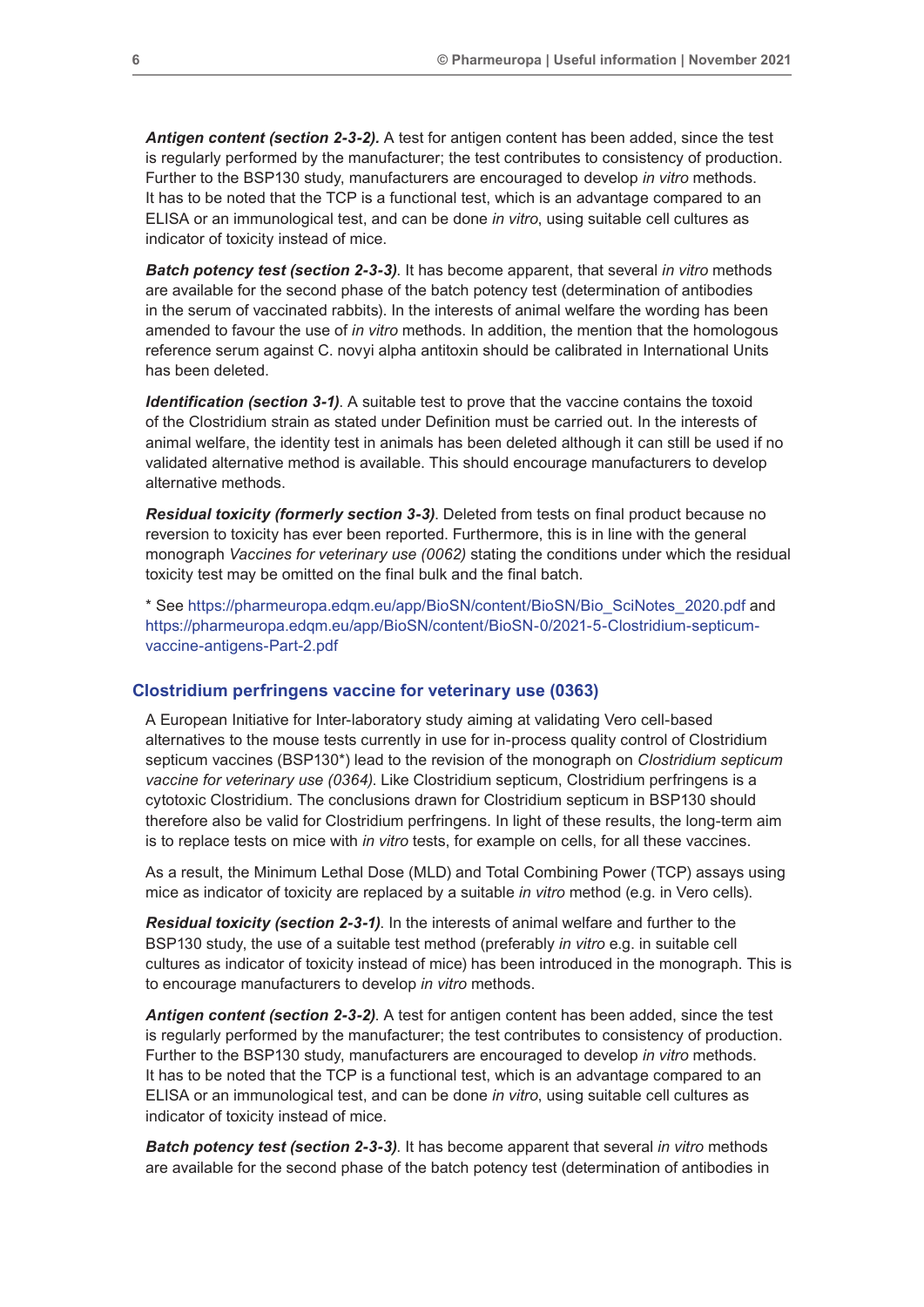the serum of vaccinated rabbits). In the interests of animal welfare, the wording has been amended to favour the use of *in vitro* methods. In addition, the mention that the homologous reference serum against C. perfringens antitoxin should be calibrated in International Units has been deleted.

*Identification (section 3-1).* A suitable test to prove that the vaccine contains the toxoid of the Clostridium strain as stated under Definition must be carried out. In the interests of animal welfare, the identity test in animals has been deleted although it can still be used if no validated alternative method is available. This should encourage manufacturers to develop alternative methods.

*Residual toxicity (formerly section 3-3*). Deleted from tests on the final product because no reversion to toxicity has ever been reported. Furthermore, this is in line with the general monograph *Vaccines for veterinary use (0062)* stating the conditions under which the residual toxicity test may be omitted on the final bulk and the final batch.

\* See [https://pharmeuropa.edqm.eu/app/BioSN/content/BioSN/Bio\\_Sci\\_Notes\\_2020.pdf](https://pharmeuropa.edqm.eu/app/BioSN/content/BioSN/Bio_Sci_Notes_2020.pdf) and [https://pharmeuropa.edqm.eu/app/BioSN/content/BioSN-0/2021-5-Clostridium-septicum](https://pharmeuropa.edqm.eu/app/BioSN/content/BioSN-0/2021-5-Clostridium-septicum-vaccine-antigens-P)[vaccine-antigens-Part-2.pdf](https://pharmeuropa.edqm.eu/app/BioSN/content/BioSN-0/2021-5-Clostridium-septicum-vaccine-antigens-P)

## **Clostridium septicum vaccine for veterinary use (0364)**

In the interest of animal welfare and further to a European Initiative for Inter-laboratory study aiming at validating Vero cell-based alternatives to the mouse tests currently in use for inprocess quality control of Clostridium septicum vaccines (BSP130\*), this monograph has been revised to replace the Minimum Lethal Dose (MLD) and Total Combining Power (TCP) assays in mice by *in vitro* tests in tissue culture (e.g. in Vero cells).

*Residual toxicity (section 2-3-1)*. The replacement of the method using mice as indicator of toxicity by a suitable *in vitro* method (e.g. in Vero cells) has been introduced in the monograph.

*Antigen content (section 2-3-2)*. A test for antigen content has been added, since the test is regularly performed by the manufacturer; the test contributes to consistency of production. It has to be noted that the TCP is a functional test, which is an advantage compared to an ELISA or an immunological test, and can be done *in vitro*, using suitable cell cultures as indicator of toxicity instead of mice.

*Batch potency test (section 2-3-3*). It has become apparent, that several *in vitro* methods are available for the second phase of the batch potency test (determination of antibodies in the serum of vaccinated rabbits). In the interest of animal welfare the wording has been amended to favour the use of *in vitro* methods. In addition, the mention that the homologous reference serum against C. septicum antitoxin should be calibrated in International Units has been deleted.

*Identification (section 3-1).* A suitable test to prove that the vaccine contains the toxoid of the Clostridium strain as stated under Definition must be carried out. In the interests of animal welfare, the identity test in animals has been deleted although it can still be used if no validated alternative method is available. This should encourage manufacturers to develop alternative methods.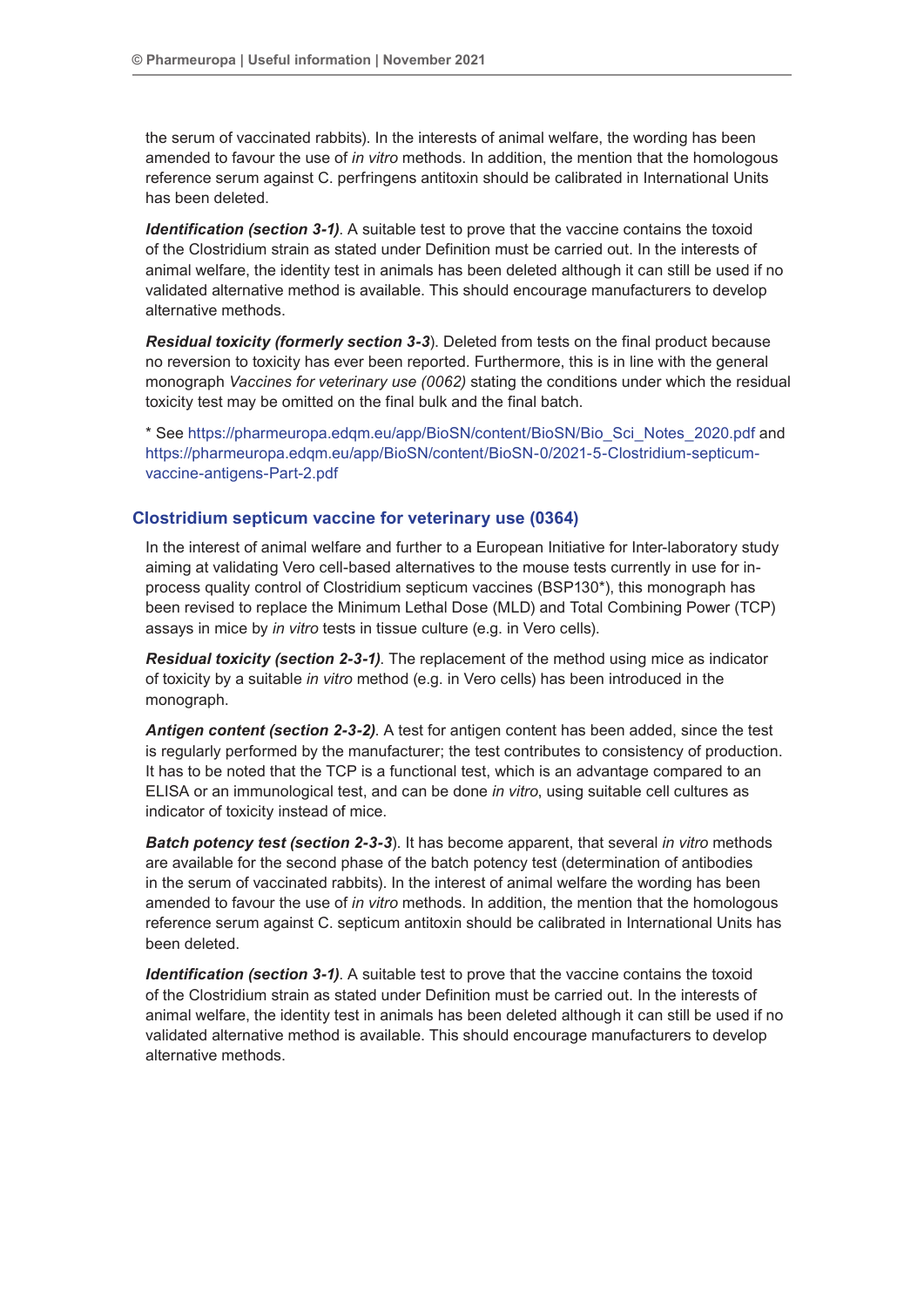*Residual toxicity (formerly section 3-3)*. Deleted from tests on the final product because no reversion to toxicity has ever been reported. Furthermore, this is in line with the general monograph *Vaccines for veterinary use (0062)* stating the conditions under which the residual toxicity test may be omitted on the final bulk and the final batch.

\* See [https://pharmeuropa.edqm.eu/app/BioSN/content/BioSN/Bio\\_Sci\\_Notes\\_2020.pdf and](https://pharmeuropa.edqm.eu/app/BioSN/content/BioSN/Bio_Sci_Notes_2020.pdf and https://pharmeuropa.e)  [https://pharmeuropa.edqm.eu/app/BioSN/content/BioSN-0/2021-5-Clostridium-septicum](https://pharmeuropa.edqm.eu/app/BioSN/content/BioSN/Bio_Sci_Notes_2020.pdf and https://pharmeuropa.e)[vaccine-antigens-Part-2.pdf](https://pharmeuropa.edqm.eu/app/BioSN/content/BioSN/Bio_Sci_Notes_2020.pdf and https://pharmeuropa.e)

## RADIOPHARMACEUTICAL PREPARATIONS AND

## STARTING MATERIALS FOR RADIOPHARMACEUTICAL

## PREPARATIONS

### **Betiatide for radiopharmaceutical preparations (2551)**

*Water*: replacement of semi-micro determination of water (*2.5.12*) by micro determination of water (*2.5.32*) due to the small amount of water expected and the small batch sizes produced.

## **Copper tetramibi tetrafluoroborate for radiopharmaceutical preparations (2547)**

pH: test deleted as not needed to guarantee the quality of the substance.

## **Fluoroethyl-l-tyrosine (18F) injection (2466)**

*Impurity B (tetrabutylammonium)*: LC test replaced by TLC test given in general method (*2.4.33*) which is a faster and more reliable TLC procedure.

*Enantiomeric purity:* test renamed "Impurities C and D" and replaced by a faster and more reliable TLC procedure.

*Impurity D ([<sup>18</sup>F]fluoride*): test deleted, as the new test for Impurities C and D also controls [ 18F]fluoride (impurity D).

### **Sodium molybdate (99Mo) solution (fission) (1923)**

*Production/Radionuclidic purity*: to limit the risk of proliferation of highly enriched uranium and in view of the potential shortage, alternative ways of producing sodium molybdate  $(99Mo)$ solution using low enriched uranium have been established. A possible radionuclidic impurity seen in the use of low enriched uranium is tungsten-187. This impurity is difficult to control in the final article and is thus controlled during the production process.

### **Technetium (99mTc) macrosalb injection (0296)**

**Definition**: transfer of the part of the definition section relating to Sodium pertechnetate ( 99mTc) injection and Human albumin solution to the Production section to underline that the quality of Sodium pertechnetate (99mTc) injection and Human albumin solution needs to be ensured.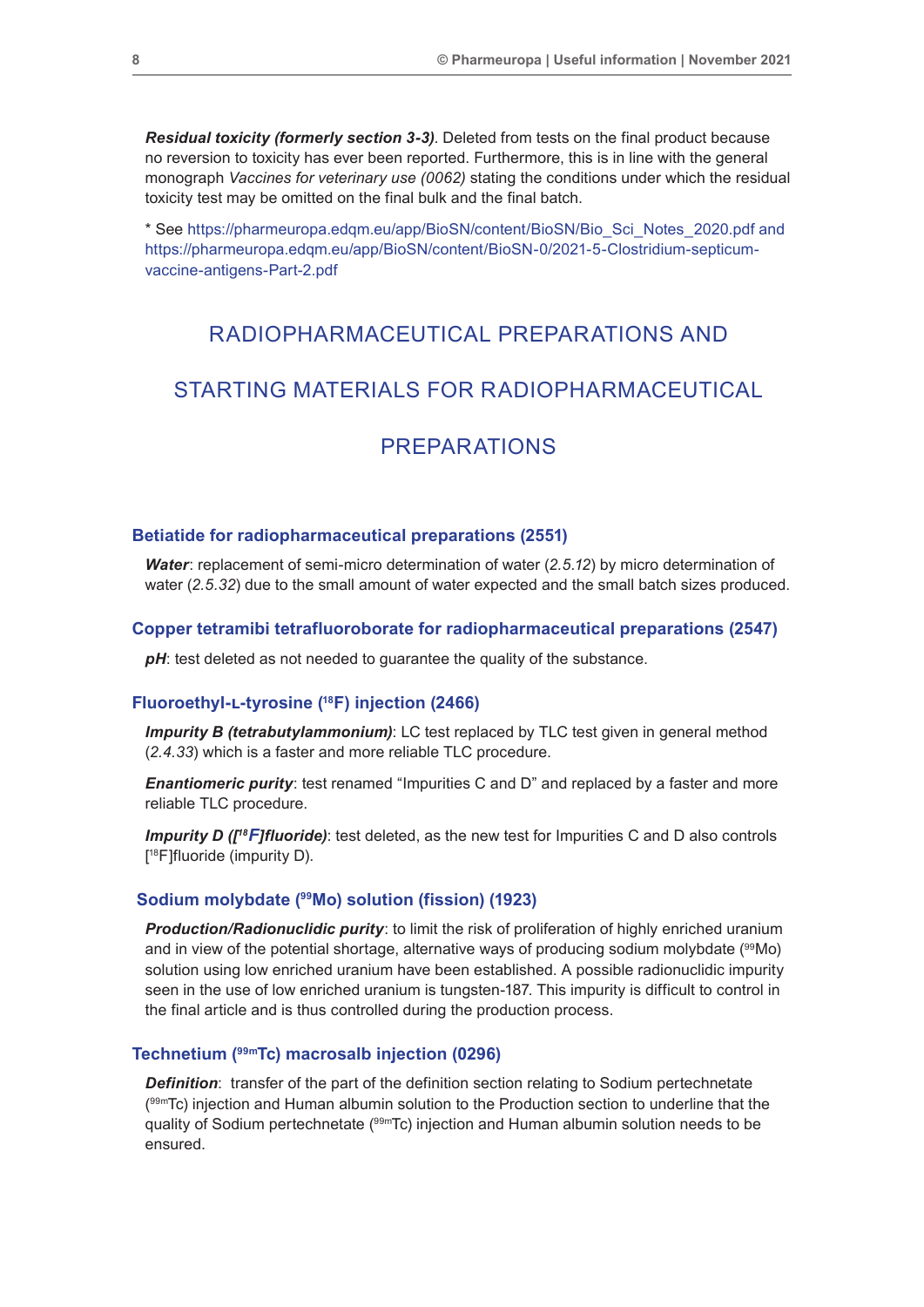*Production/Physiological distribution*: transfer of the physiological distribution test from the Tests section to the Production section, considering that the particle size test is an indicator for the consistency of production and thus for the physiological distribution. The physiological distribution test then no longer consists of a routine test, resulting in a considerable reduction of animal tests.

## HERBAL DRUGS AND HERBAL DRUG PREPARATIONS

## **Arnica flower (1391)**

*Identification/test*: TLC replaced with HPTLC (general chapter *2.8.25*); the species Arnica chamissonis Less. added to the test for foreign matter.

*Assay*: sample preparation improved to avoid the presence of interfering flavonoids in the test solution, and test to verify the absence of interfering flavonoids included.

### **Arnica tincture (1809)**

*Identification/Tests*: TLC replaced by high-performance thin-layer chromatography (HPTLC) in accordance with chapter *2.8.25* and test on Arnica chamissonis Less. introduced.

*Assay*: sample preparation improved to avoid the presence of interfering flavonoids in the test solution, and test to verify the absence of interfering flavonoids included.

#### **Mullein flower (1853)**

*Definition*: revised to cover hybrids and mixtures.

*Identification*: identification tests A, B and C updated to take into account the changes to the definition; in identification test C, TLC replaced by HPTLC in line with chapter *2.8.25*.

## **Saw palmetto fruit (1848)**

To improve handling of the herbal drug the powdering procedure has been detailed.

## HOMOEOPATHIC PREPARATIONS

#### **Methods of preparation of homoeopathic stocks and potentisation (2371)**

Methods 1.5.1 and 1.5.2: 2 new homoeopathic manufacturing methods have been introduced for mother tinctures prepared by fermentation (rhythmic conditions); these methods have been adapted from the German Homoeopathic Pharmacopoeia (Homöopathisches Arzneibuch, HAB), and the equivalent HAB method numbers and titles are given for convenience.

Moreover, the monograph has been slightly revised for overall consistency such as:

*- the test sample is specified for the determination of the loss on drying and the water content;*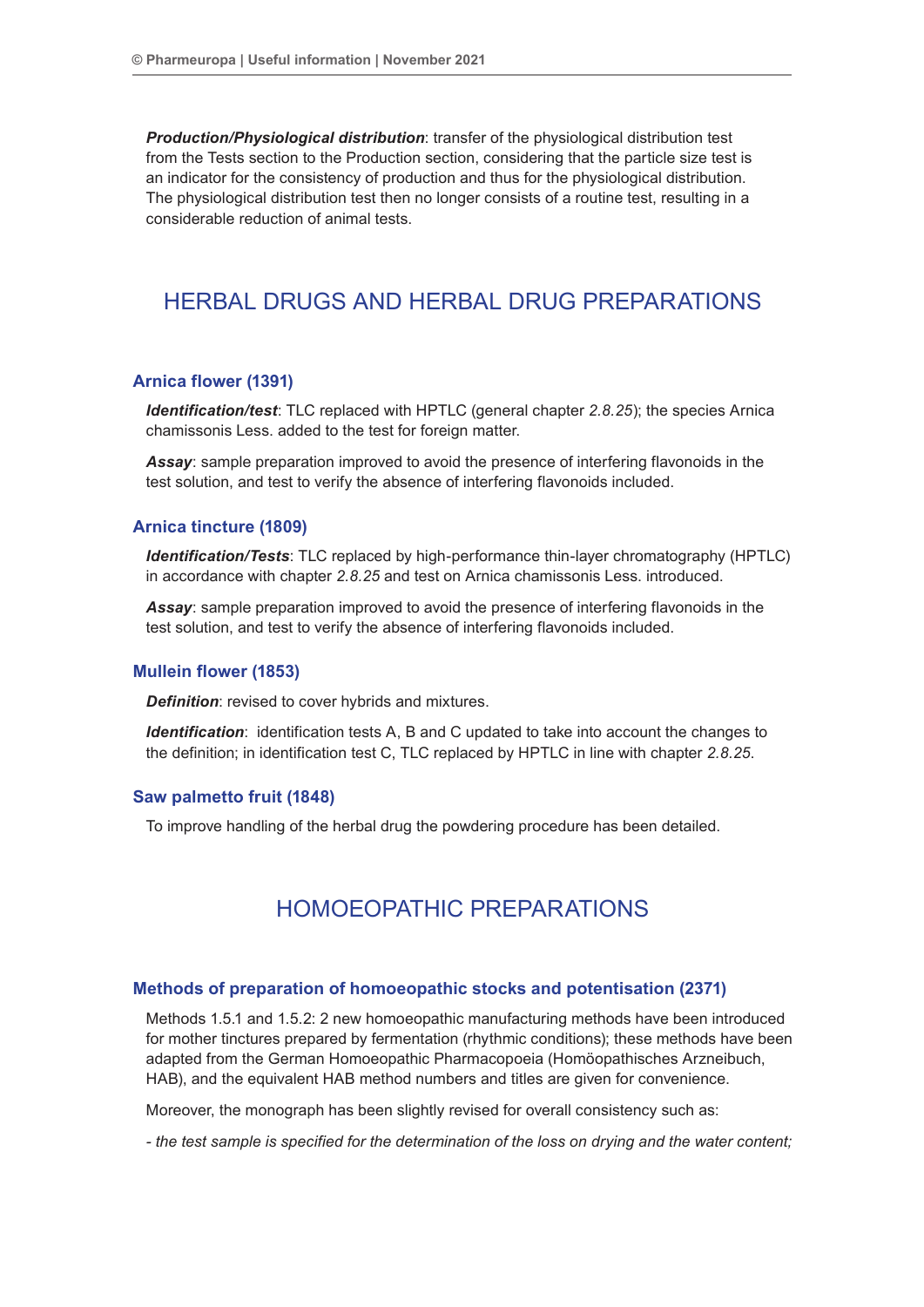*- information relating to maceration that was in the introduction has been moved to the section 1.1 on mother tinctures.*

## MONOGRAPHS

### **Air, medicinal (1238)**

*Nitrogen monoxide and nitrogen dioxide*: modification of the description of reference gas (b).

#### **Ascorbic acid (0253)**

*Iron*: reference to Method I deleted as both methods described in general chapter *2.2.23* are suitable for the determination.

### **Botulinum toxin type A for injection (2113)**

*Specific activity* (bulk purified toxin), Assay (final lot). Information on alternative *in vitro* methods for potency updated to reflect the current situation for authorised products. The possibility to use a cell-based assay is specifically mentioned as an alternative to the  $LD_{50}$  assay.

*Assay*. Introduction of a new section on the application of humane end-points in the  $LD_{50}$  assay, to reduce animal suffering.

#### **Bromazepam (0879)**

*Related substances*: impurities specifications updated to reflect the quality of substances in approved medicinal products on the European market; system suitability criterion amended.

*Loss on drying*: conditions aligned with the general chapter *2.2.32*.

### **Calcium gluconate for injection (0979)**

**Oxalates:** new ion chromatography method has been introduced.

#### **Cholecalciferol concentrate (powder form) (0574)**

*Identification*: as in the monograph for *Cholecalciferol concentrate (oily form) (0575)* the second identification has been deleted. The TLC that required the use of ether has been deleted and replaced by a UV identification test that refers to the UV spectra obtained from the respective peaks obtained in the LC-assay.

*Assay*: hexane class 2 solvent replaced by heptane class 3 solvent.

### **Cod-liver oil (1192)**

*Title*: title modified to delete the reference of 'type A'.

**Vitamin D3:** reagent used to describe stationary phase modified.

*Composition of fatty acids*: the mention of 'type A' is deleted in Figure 1192.-1.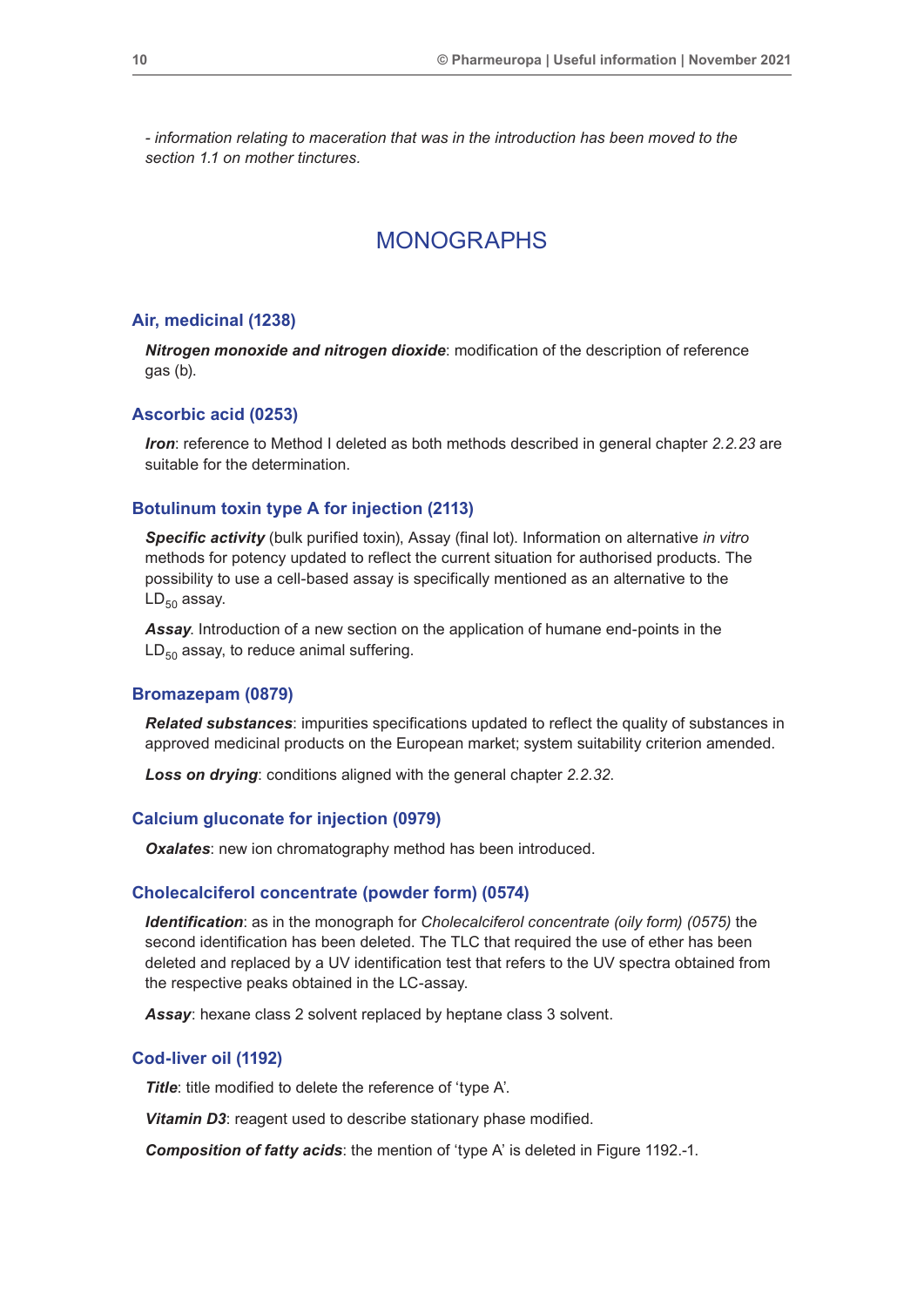### **Domperidone (1009)**

*Identification*:  $2^{nd}$  identification series deleted, as the substance is not used in pharmacies; melting point deleted as IR alone was found sufficient for discrimination.

*Related substances*: impurities specifications updated to reflect the quality of substances in approved medicinal products on the European market; system suitability amended.

## **Domperidone maleate (1008)**

*Identification*:  $2^{nd}$  identification series deleted, as the substance is not used in pharmacies.

*Related substances*: impurities specifications updated to reflect the quality of substances in approved medicinal products on the European market. Explicit criterion for unspecified impurities introduced; system suitability amended.

### **Dronedarone hydrochloride (3039)**

*Identification*: test B identification of chlorides modified in order to avoid the use of potassium dichromate (REACH).

#### **Dydrogesterone (2357)**

*Specific optical rotation*: test deleted as considered not relevant in view of recent data.

*Related substances*: impurities specifications updated based on recent batch data from approved manufacturer on the European market.

#### **Fludarabine phosphate (1781)**

*Related substances, test A*: chromatogram provided with *fludarabine for peak identification CRS* to allow a better identification of imp C.

## **Folic acid hydrate (0067)**

*Related substances*: pH of mobile phase adjusted to 6.4 to ensure reproducible separation.

#### **Glycerol (0496)**

*Sugars*: the preparation of the carbonate-free solution of sodium hydroxide has been simplified.

## **Glycerol (85 per cent) (0497)**

*Sugars*: the preparation of the carbonate-free solution of sodium hydroxide has been simplified.

#### **Human normal immunoglobulin for intramuscular administration (0338)**

#### *Molecular-size distribution*: addition of:

- *an instruction to use the normalisation procedure;*
- *information on the identification of the fragments peaks.*

## **Human normal immunoglobulin for intravenous administration (0918)**

*Molecular-size distribution*: addition of: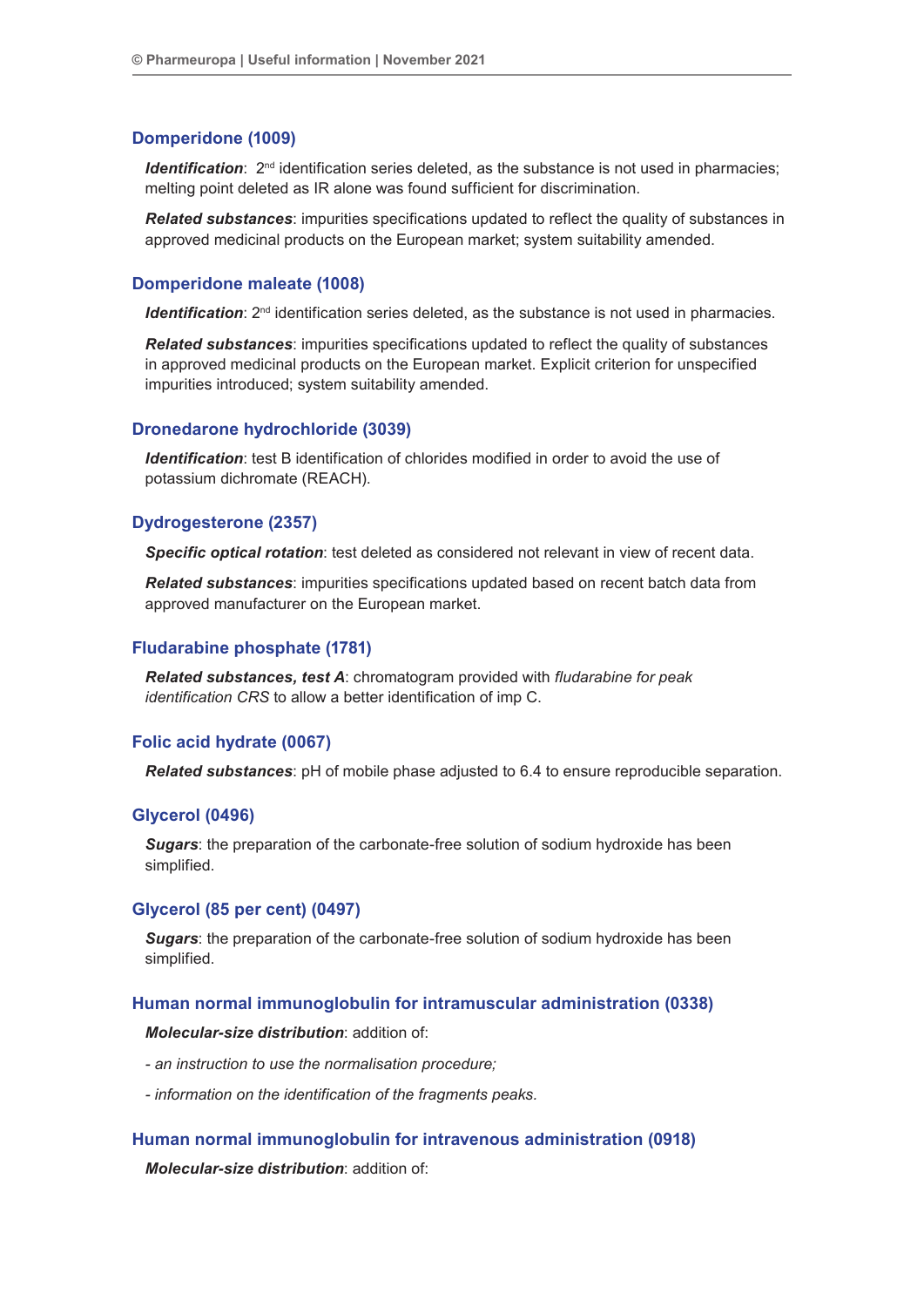- *an instruction to use the normalisation procedure;*
- *information on the identification of the fragments peaks.*

#### **Human normal immunoglobulin for subcutaneous administration (2788)**

*Molecular-size distribution*: addition of:

- *an instruction to use the normalisation procedure;*
- *information on the identification of the fragments peaks.*

## **Hydrochloric acid, concentrated (0002)**

**Identification B**: reaction (b) deleted to avoid the use of toxic reagent.

*Residue on evaporation:* use of rotary evaporator added as an alternative to the current method.

*Assay*: use of colour indicator replaced by potentiometric end-point determination.

#### **Hydrochloric acid, dilute (0003)**

*Identification B*: reaction (b) deleted to avoid the use of toxic reagent.

*Residue on evaporation*: use of rotary evaporator added as an alternative to the current method.

*Assay*: use of colour indicator replaced by potentiometric end-point determination.

#### **Manganese sulfate monohydrate (1543)**

*Iron, Zinc*: the test will be kept with the current limits and a certain degree of flexibility in the choice of method to be used has been allowed.

### **Mebeverine hydrochloride (2097)**

*Chlorides*: information has been added to the test to facilitate its application.

*Assay*: titration with sodium hydroxide.

### **Piperacillin sodium (1168)**

*Related substances*: based on batch data, impurity G, previously qualified as other detectable impurity, has been specified to a limit of maximum 1.5 per cent and the limit of impurity S has been enlarged from 0.2 to 0.5 per cent*.*

*Impurities*: the status of impurity G has been updated*.*

#### **Podophyllotoxin (2750)**

*Storage*: data provided show that the substance is stable and that there is no need to store it at  $2^\circ$  C to  $8^\circ$  C.

## **Protamine sulfate (0569)**

**Related substances:** revision of the number of significant figures in the reporting threshold (from 0.5 per cent to 0.50 per cent).